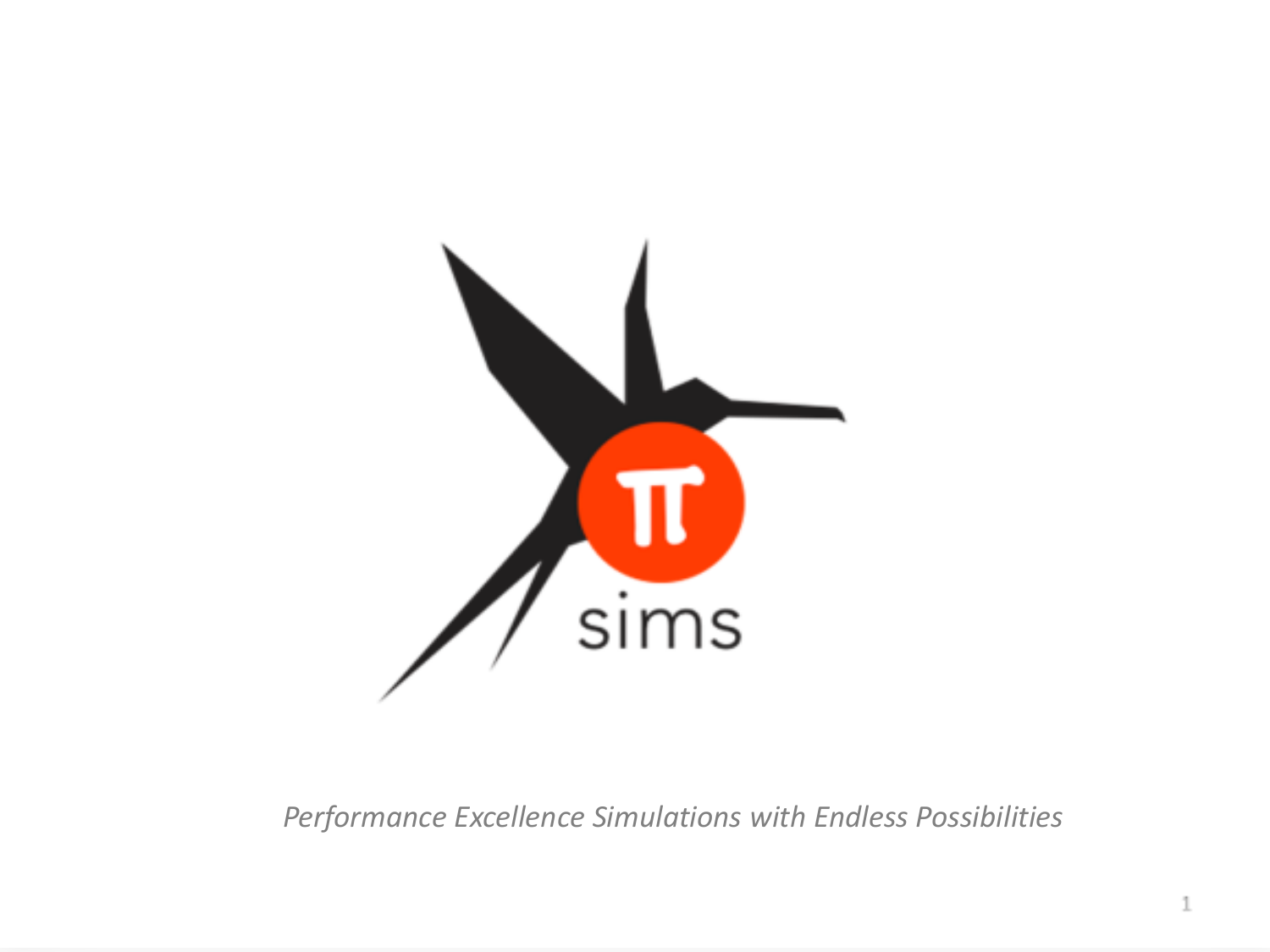### **DATA ANALYSES**

After each round the partipants are able to download a datafile. This has all the datapoints i.e.

Parcel movements Parcellabel entry Driver movement Data Entry Profit & Loss **Generated Parcel** 

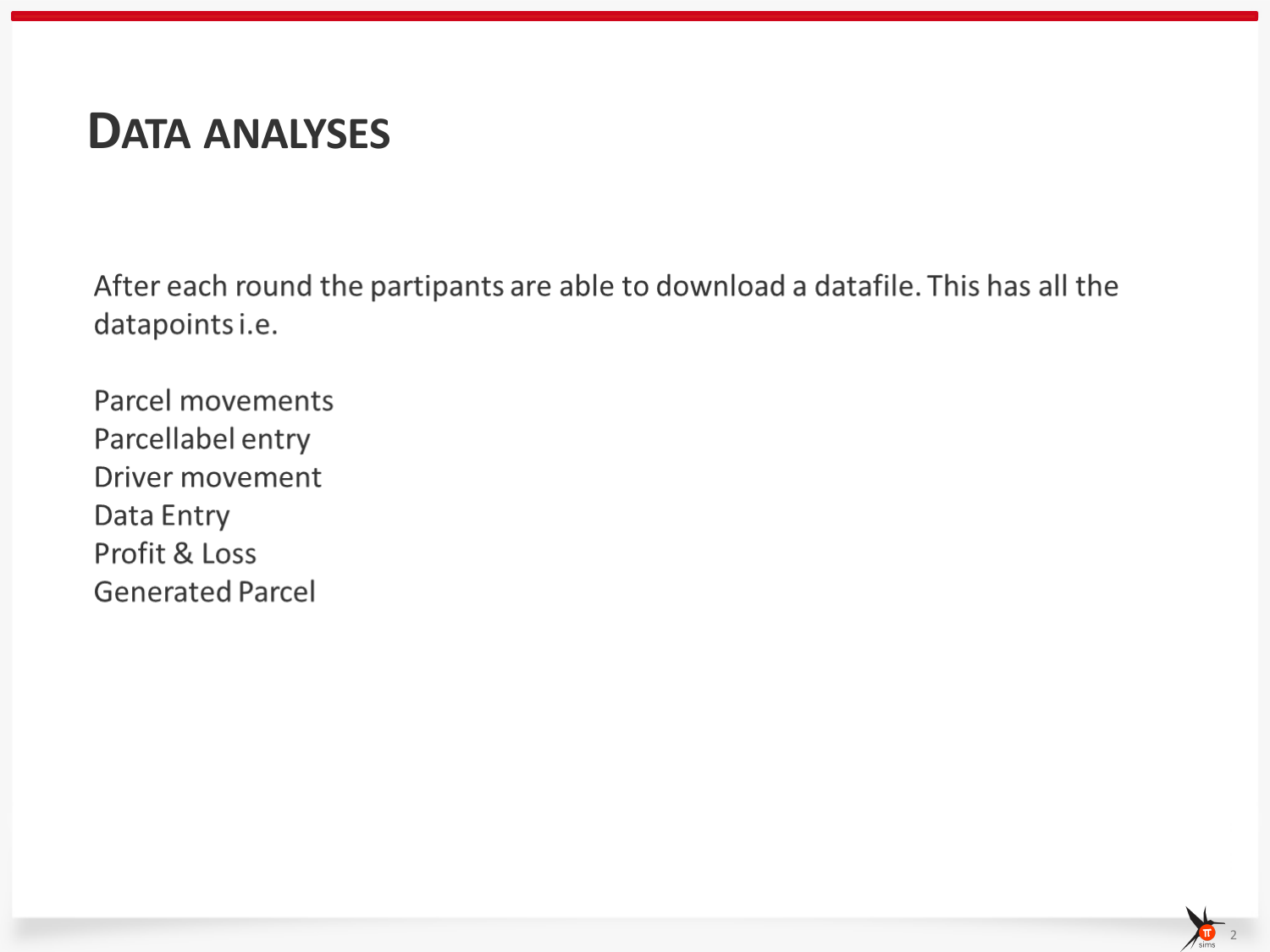### **WHAT COULD BE NEXT STEPS?**

### • **DATA ANALYSES**

End of round

Export

**Company** 

|     | Gametime Insert ord ID |          |              |                   |                     |          |                   |                 |       | Previous Previous s Previous ; New locat New secti New posit Delivery Astep of in Correctly (Player Na Duration Duration clead time |          |                  |                |     |
|-----|------------------------|----------|--------------|-------------------|---------------------|----------|-------------------|-----------------|-------|-------------------------------------------------------------------------------------------------------------------------------------|----------|------------------|----------------|-----|
|     |                        | 1 YK0001 |              |                   |                     | Sender   |                   | East            | North |                                                                                                                                     |          |                  |                |     |
| 46  |                        | 1 YK0001 | Sender       |                   | <u>Last</u>         | Truck    | truckSecti Driver |                 | North |                                                                                                                                     | 1 Yes    | Избасов Н        | 45 Idle time   |     |
| 87  |                        | 1 YK0001 | <b>Truck</b> | truckSecti Drive  |                     | Inbox    |                   | Incoming(North  |       |                                                                                                                                     | 2 Yes    | Избасов Н        | 41 Time in tri |     |
| 374 |                        | 1 YK0001 | Inbox        |                   | Incoming(WorkingA   |          |                   | Incoming(North  |       |                                                                                                                                     | 2 NoMove | Мысаев Ж         | 287 Inbox idle |     |
| 392 |                        | 1 YK0001 | WorkingA     |                   | Incoming(Outbox     |          |                   | Incoming(North  |       |                                                                                                                                     | 2 NoMove | Мысаев Я         | 18 Time in w   |     |
| 392 |                        | 1 YK0001 | Outbox       |                   | Incoming(Inbox      |          |                   | WeighStal North |       |                                                                                                                                     |          | Мысаев Н         |                |     |
|     |                        | 2 VF0002 |              |                   |                     | Sender   |                   | South           | West  |                                                                                                                                     |          |                  |                | 484 |
| 35  |                        | 2 VF0002 | Sender       |                   | South               | Truck    | truckSecti Driver |                 | West  |                                                                                                                                     | 1 Yes    | Стягов Де        | 34 Idle time   | 484 |
| 47  |                        | 2 VF0002 | <b>Truck</b> | truckSecti Driver |                     | Inbox    |                   | Incoming(West   |       |                                                                                                                                     | 2 Yes    | Стягов Де        | 12 Time in tri | 484 |
| 48  |                        | 2 VF0002 | <b>Inbox</b> |                   | Incoming(WorkingA   |          |                   | Incoming(West   |       |                                                                                                                                     | 2 NoMove | Мысаев Ж         | 1 Inbox idle   | 484 |
| 84  |                        | 2 VF0002 | WorkingA     |                   | Incoming(Outbox     |          |                   | Incoming(West   |       |                                                                                                                                     | 2 NoMove | Мысаев Н         | 36 Time in w   | 484 |
| 84  |                        | 2 VF0002 | Outbox       |                   | Incoming(Inbox      |          |                   | WeighStal West  |       |                                                                                                                                     |          | Мысаев Н         |                | 484 |
| 86  |                        | 2 VF0002 | <b>Inbox</b> |                   | WeighStal WorkingA  |          |                   | WeighStal West  |       |                                                                                                                                     | 3 NoMove | <b>Тагаев Ну</b> | 2 Inbox idle   | 484 |
| 129 |                        | 2 VF0002 | WorkingA     |                   | WeighStal Outbox    |          |                   | WeighStal West  |       |                                                                                                                                     | 3 NoMove | <b>Тагаев Ну</b> | 43 Time in w   | 484 |
| 129 |                        | 2 VF0002 | Outbox       |                   | WeighStalInbox      |          |                   | Pricing         | West  |                                                                                                                                     |          | Тагаев Ну        |                | 484 |
| 131 |                        | 2 VF0002 | Inbox        |                   | Pricing             | WorkingA |                   | Pricing         | West  |                                                                                                                                     | 4 NoMove | Ербол Ба»        | 2 Inbox idle   | 484 |
| 255 |                        | 2 VF0002 | WorkingA     |                   | Pricing             | Outbox   |                   | Pricing         | West  |                                                                                                                                     | 4 NoMove | Ербол Ба»        | 124 Time in w  | 484 |
| 255 |                        | 2 VF0002 | Outbox       |                   | Pricing             | Inbox    |                   | Directions West |       |                                                                                                                                     |          | Ербол Ба»        |                | 484 |
| 278 |                        | 2 VF0002 | <b>Inbox</b> |                   | Directions WorkingA |          |                   | Directions West |       |                                                                                                                                     | 5 NoMove | Берик Кад        | 23 Inbox idle  | 484 |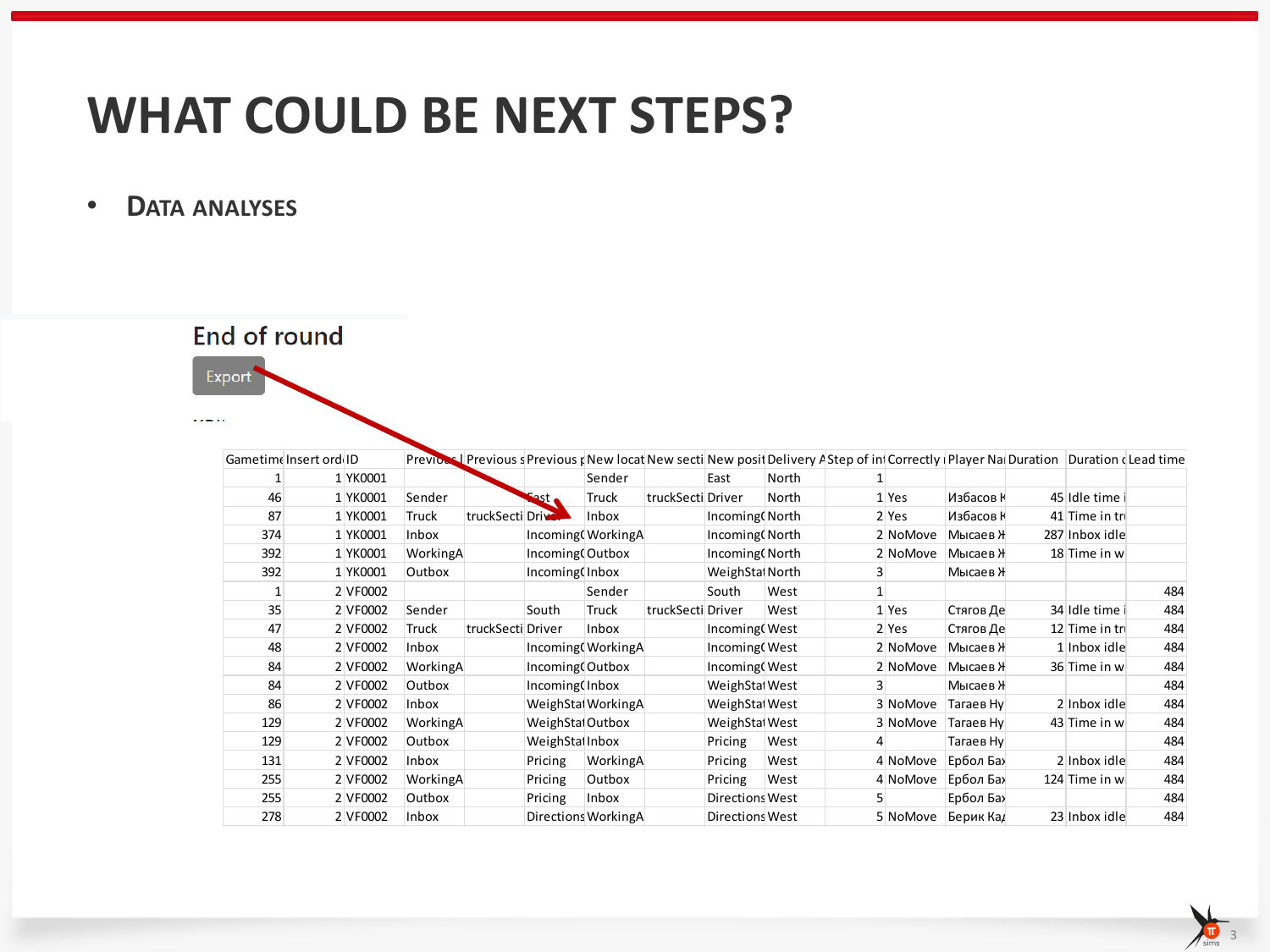### **PARETO ON PENALTIES**



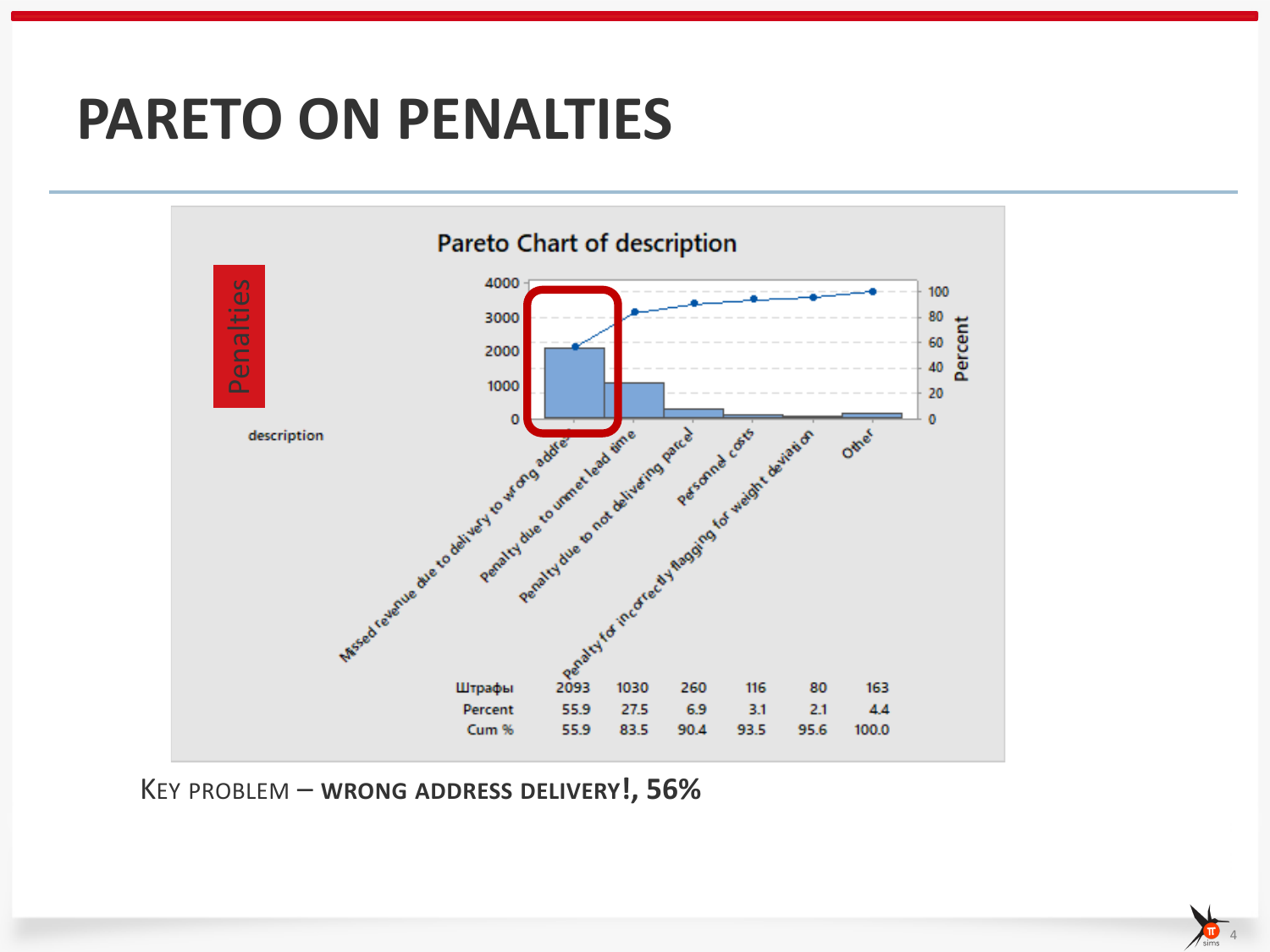# **GRAPHICAL ANALYSIS ON LEAD TIME**



### THERE ARE UPWARD TRENDS IN LEAD TIME FROM GRAPHICAL SUMMARY – BEST RESULT IS 48 SECONDS, I.E. IT IS POSSIBLE TO DELIVER ON TIME

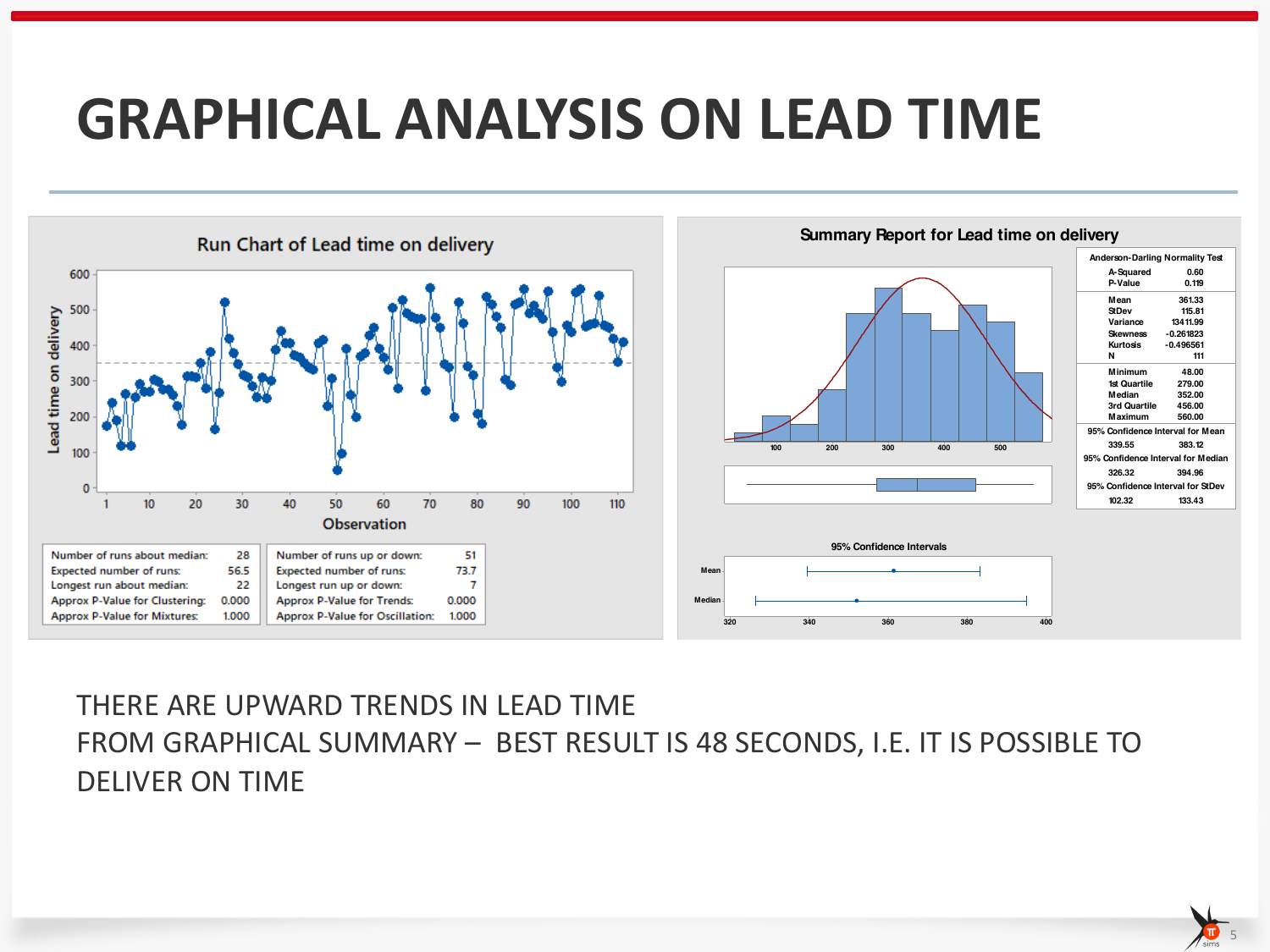# **GAGE ACCURACY ON SCALE**



THERE IS NO LINEARITY OR BIAS ISSUE, SCALE GIVES ERRORS IN THE RANGE OF +-10 GRAMS.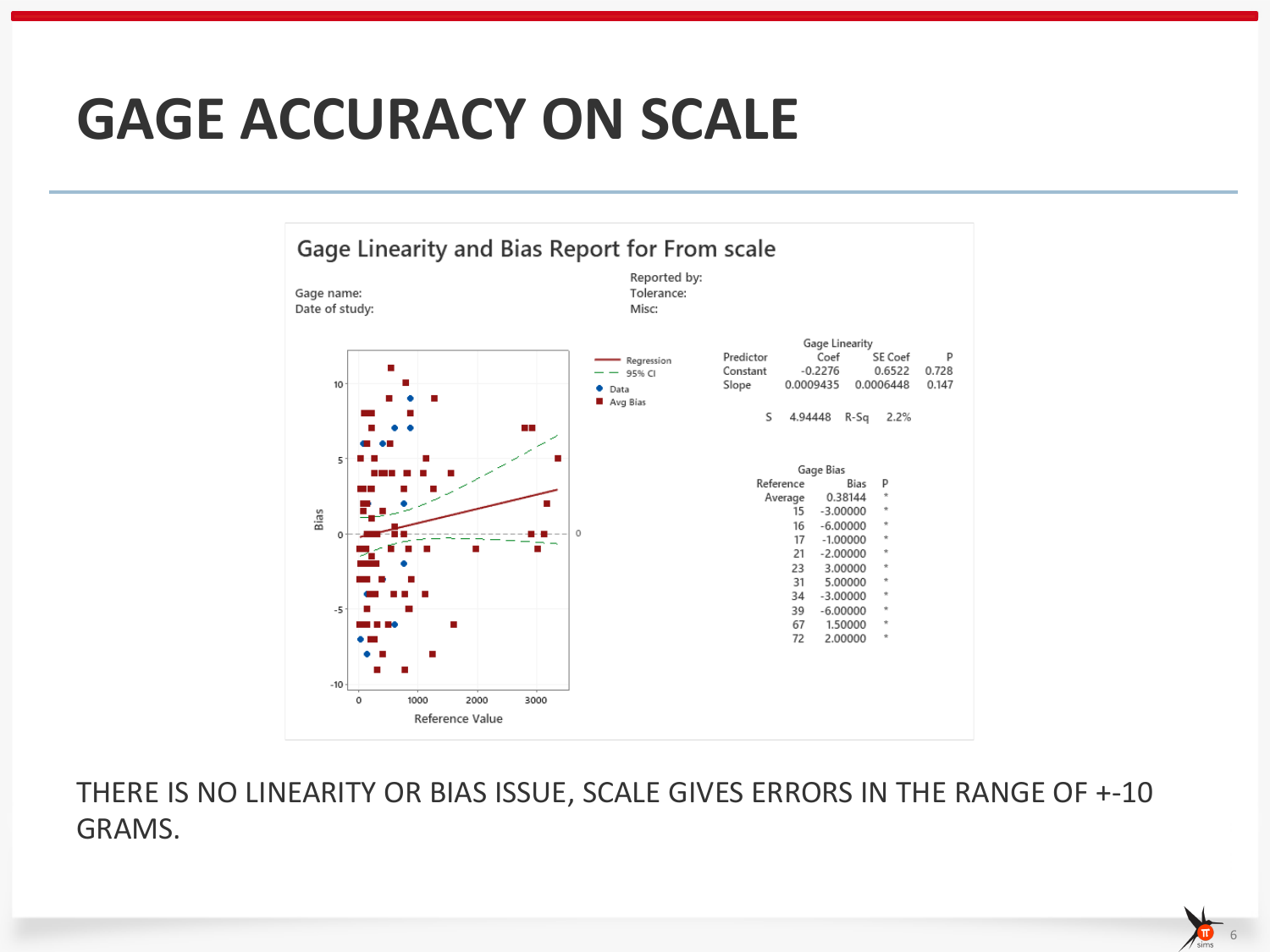## **CAPABILITY ON TIME IN**



### THERE ARE SOME INSTABILITIES. PROCESS IS QUITE CAPABLE – ZSCORE OF 3.6

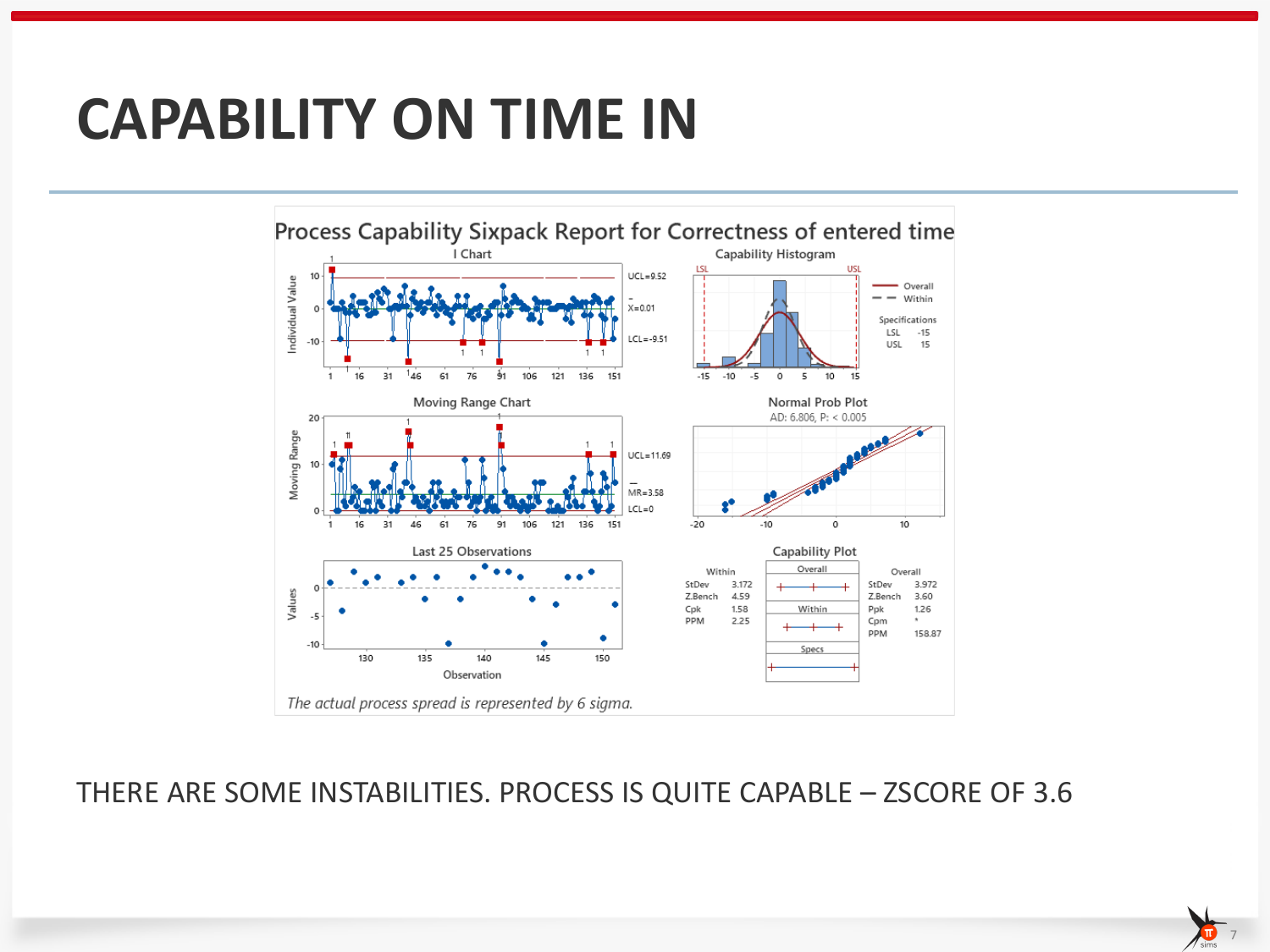# **COMPARING CYCLE TIMES**



Fred is the slowest!

### **Analysis of Variance**

| Source DF Adj SS Adj MS F-Value P-Value |         |  |  |
|-----------------------------------------|---------|--|--|
| Player Name 3 3224 1074.63 19.26 0.000  |         |  |  |
| Error 61 3404 55.80                     |         |  |  |
| Total                                   | 64 6628 |  |  |

#### **Model Summary**

|                |        | R-sq R-sq(adj) R-sq(pred) |
|----------------|--------|---------------------------|
| 7.46978 48.64% | 46.12% | 41.26%                    |

#### **Means**

| Player Name N Mean StDev 95% CI |  |                               |
|---------------------------------|--|-------------------------------|
| Eva                             |  | 16 55.19 5.88 (51.45, 58.92)  |
| Fred                            |  | 14 64.64 11.37 (60.65, 68.63) |
| George                          |  | 18 44.94 6.65 (41.42, 48.47)  |
| Zoya                            |  | 17 50.76 5.32 (47.14, 54.39)  |

Pooled StDev = 7.46978

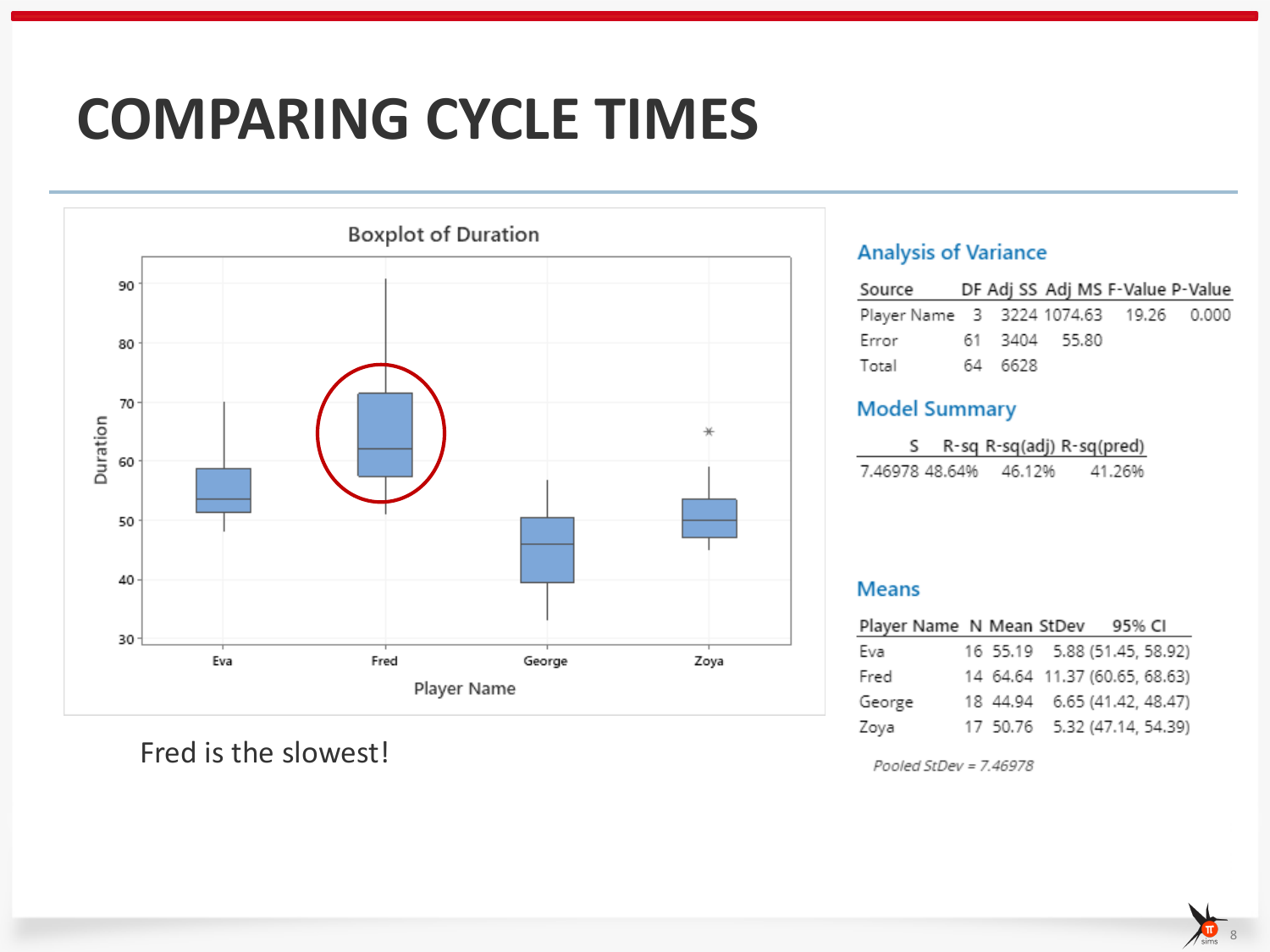# **MULTI-VARI ON TRAFFIC**



DURING FIRST 5 MINUTES, THERE IS TRAFFIC IN THE SOUTHERN DIRECTION 5 TO 10 MINUTES OF THE ROUND – IN THE NORTH, ETC. DRIVER SHOULD TAKE THAT INTO ACCOUNT!

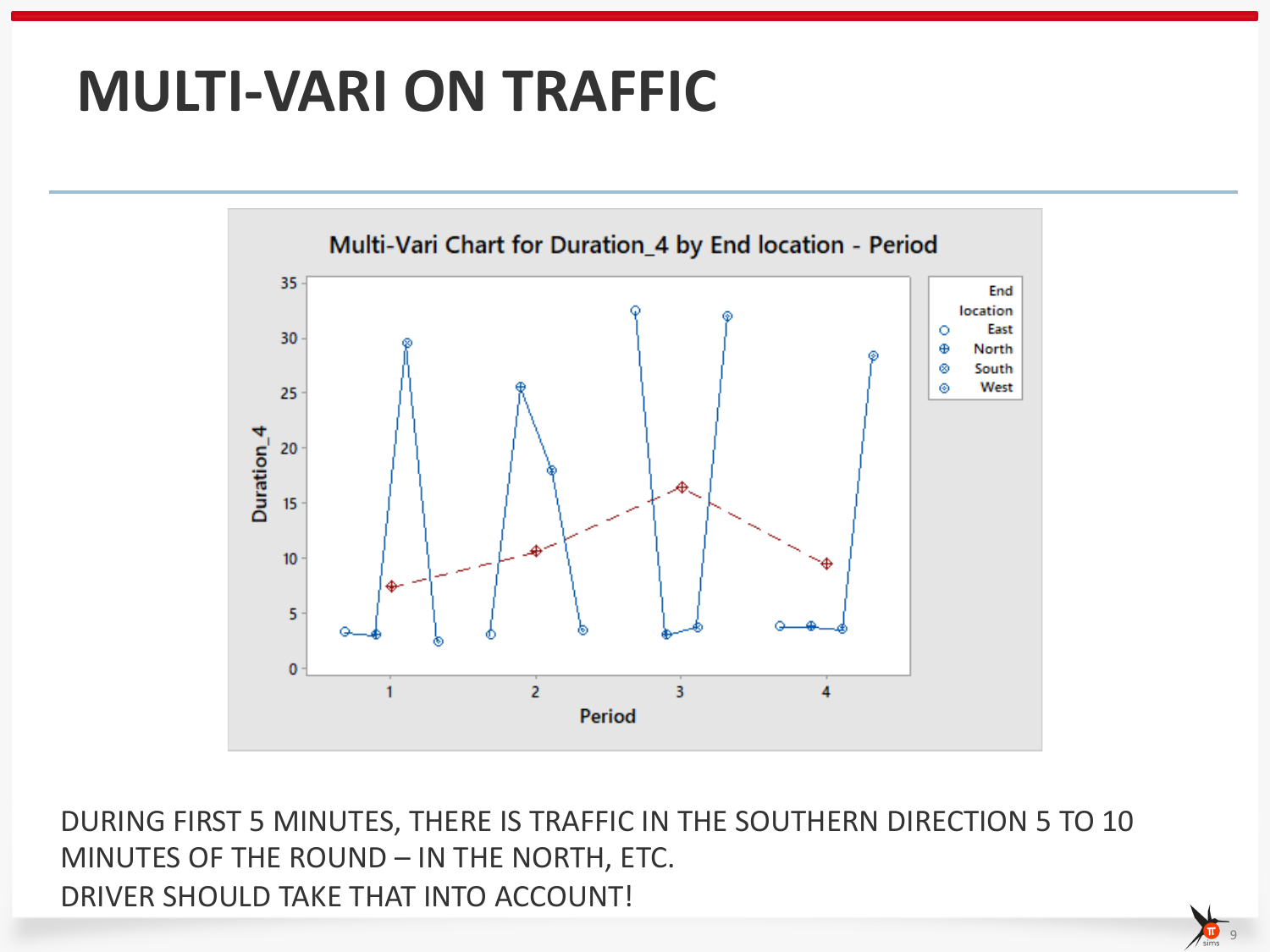## **REGRESSION ON LEAD TIME**



LEAD TIME GROWS TOWARDS THE END OF THE ROUND.

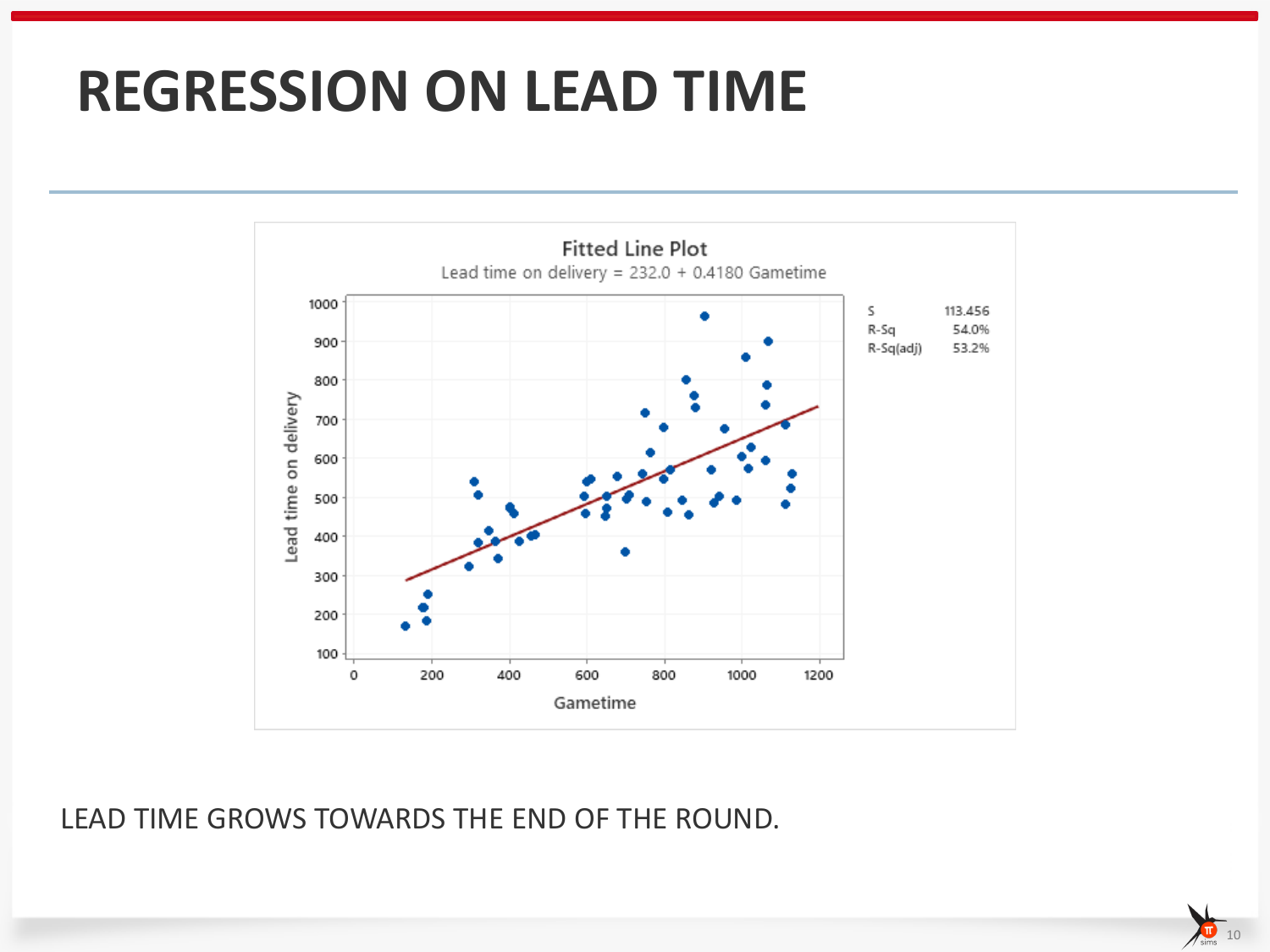# **COMPARING LEAD TIME BEFORE-AFTER THE NEXT ROUND OF CHANGES**



AVERAGE TIME HAS BEEN REDUCED. VARIANCE HAS BEEN REDUCED % OF LATE DELIVERS HAS BEEN REDUCED.